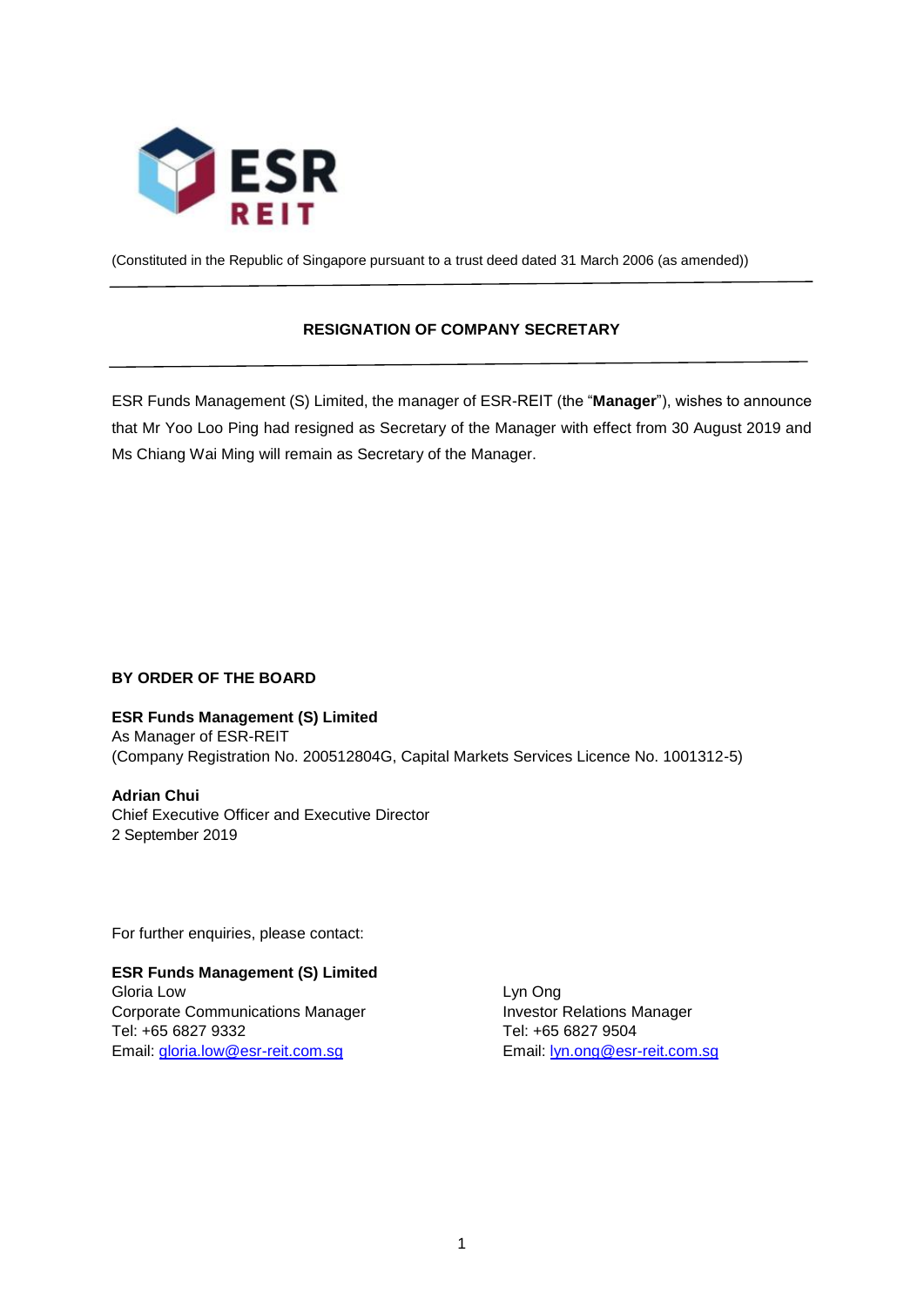### **About ESR-REIT**

ESR-REIT has been listed on the Singapore Exchange Securities Trading Limited since 25 July 2006.

ESR-REIT invests in quality income-producing industrial properties and as at 30 June 2019 has a diversified portfolio of 56 properties located across Singapore, with a total gross floor area of approximately 14.0 million square feet and an aggregate property value of S\$3.02 billion<sup>1</sup>. The properties are in the following business sectors: Business Park, High-Specs Industrial, Logistics/Warehouse and General Industrial, and are located close to major transportation hubs and key industrial zones island-wide.

The Manager's objective is to provide Unitholders with a stable income stream through the successful implementation of the following strategies:

- Acquisition of value-enhancing properties;
- Pro-active asset management:
- Divestment of non-core properties; and
- Prudent capital and risk management.

ESR Funds Management (S) Limited, the Manager of ESR-REIT, is owned by namely, ESR Cayman Limited ("**ESR**") (67.3%), Shanghai Summit Pte. Ltd. (25.0%), and Mitsui & Co., Ltd (7.7%).

For further information on ESR-REIT, please visit [www.esr-reit.com.sg.](http://www.esr-reit.com.sg/)

#### **About the Sponsor, ESR**

ESR is the largest Asia-Pacific focused logistics real estate platform by gross floor area (GFA) and by value of the assets owned directly and by the funds and investment vehicles it manages**<sup>2</sup>** . Co-founded by its senior management team and Warburg Pincus, ESR and the funds and investment vehicles it manages are backed by some of the world's preeminent investors including APG, SK Holdings, JD.com, Goldman Sachs, CPPIB, Ping An, Allianz Real Estate and CSOBOR Fund. The ESR platform spans across the People's Republic of China, Japan, South Korea, Singapore, Australia and India. As of 31 December 2018, the fair value of the properties directly held by ESR and the assets under management with respect to the funds and investment vehicles managed by ESR recorded approximately US\$16 billion, and GFA of properties completed and under development as well as GFA to be built on land held for future development stood at over 12 million square metres in total.

<sup>1</sup> 1 Includes the valuation of 7000 Ang Mo Kio Avenue 5 on a 100% basis of which ESR-REIT has 80% economic interest, and excludes the effects arising from the adoption of Financial Reporting Standard (FRS) 116 *Leases* which became effective on 1 January 2019.

Source: JLL market report.